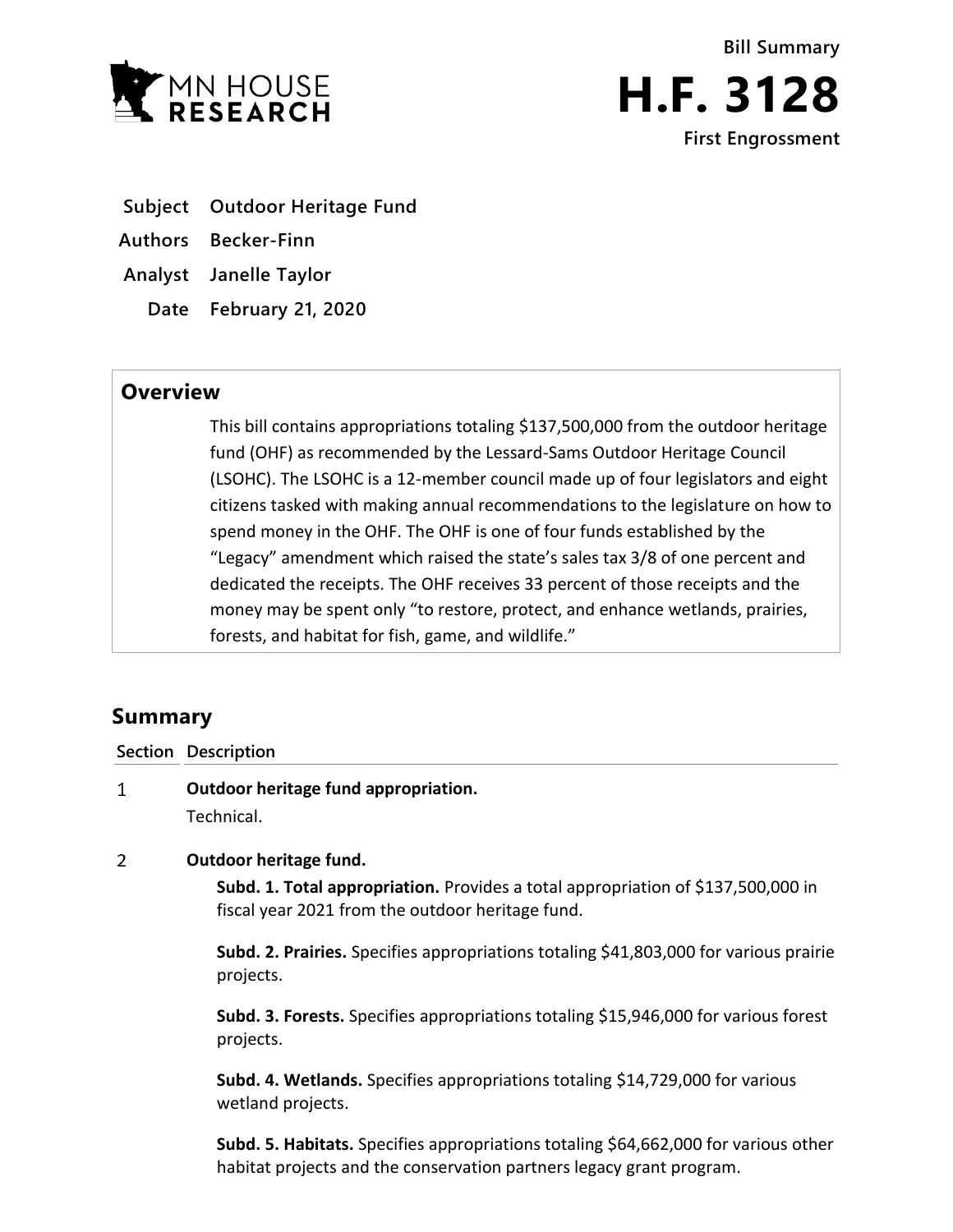### **Section Description**

**Subd. 6. Administration.** Specifies appropriations totaling \$360,000 for administration, including contract management services from the Department of Natural Resources (DNR) and restoration evaluations.

**Subd. 7. Availability of appropriation.** States that money appropriated may not be spent on activities unless they are directly related to and necessary for a specific appropriation and are specified in the accomplishment plan and may not be spent on indirect costs or other institutional overhead charges that are not directly related to a specific appropriation. Provides for the availability of funding depending on the use of the funds and whether or not federal funds are also used.

**Subd. 8. Payment conditions and capital equipment expenditures.** Requires all agreements to be administered on a reimbursement basis unless otherwise provided. Allows reasonable amounts to be advanced in some circumstances if approved as part of an accomplishment plan. Requires capital expenditures that exceed \$10,000 to be itemized and approved as part of an accomplishment plan.

**Subd. 9. Mapping.** Requires recipients of an appropriation to submit geographic information on lands acquired in fee with the appropriation that are open to the public for hunting and fishing to the DNR for mapping.

**Subd. 10. Carryforwards.** Extends the availability of two previous appropriations.

#### 3 **Open meetings.**

Requires meetings of the LSOHC held in the Capitol complex to be webcast and archived for later playback. Requires other meetings to be webcast and archived to the extent practical.

#### $\overline{4}$ **Legislative oversight.**

Updates an obsolete provision that required legislative committees to convene a joint hearing to review the activities and effectiveness of the LSOHC by updating the committees required to hold the hearing and requiring the hearing to be convened again by June 30, 2021.

#### 5 **Use of motorized vehicles by hunters with physical disability.**

Expands a provision allowing a person with a disability to use a motorized vehicle to hunt in a wildlife management area (WMA) to those with a disability who have a valid disability parking certificate or license plate. Under current law, only those who have a permanent disability who have a special permit from the Department of Natural Resources (DNR) may do so.